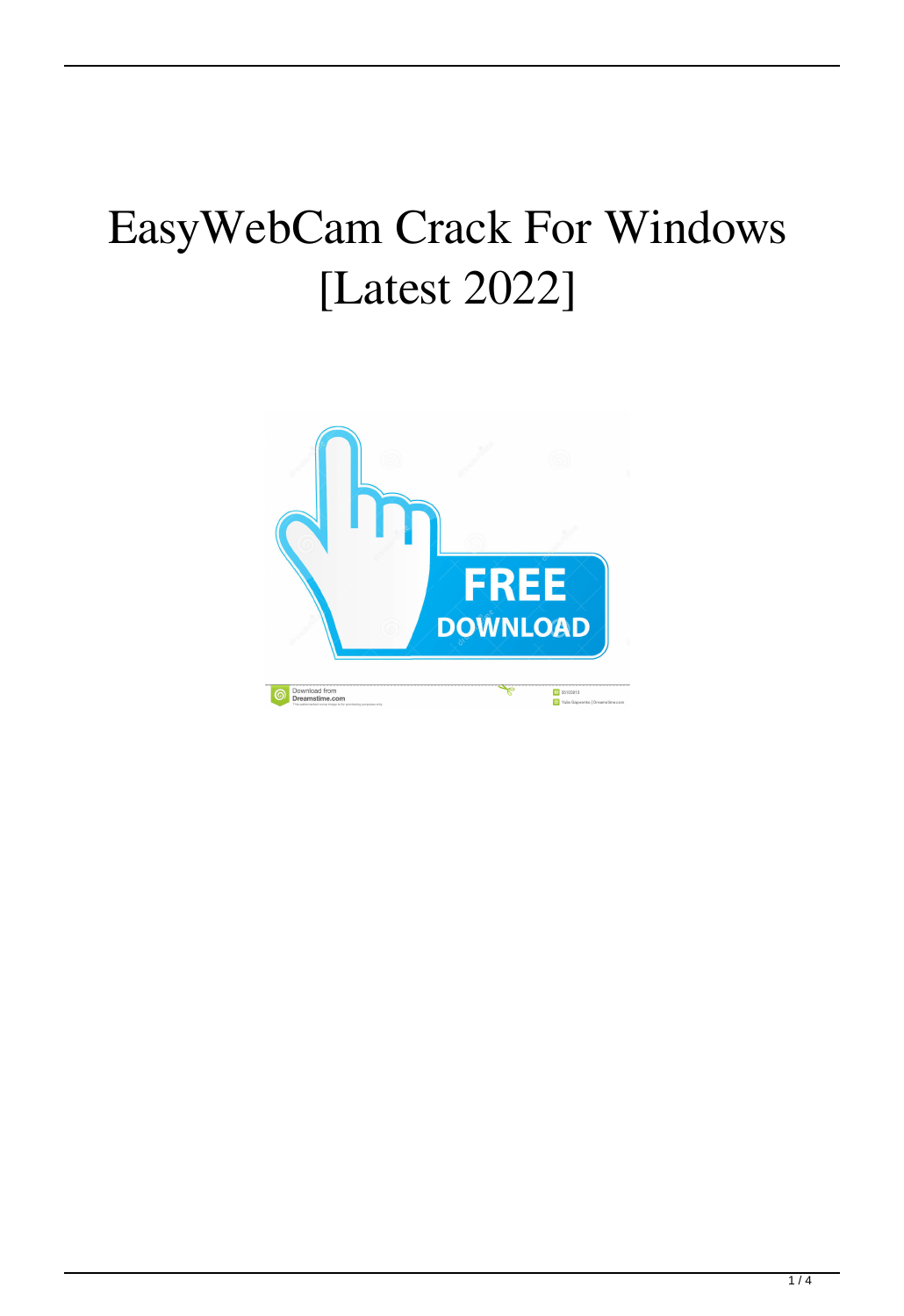## **EasyWebCam Crack + Free [Updated]**

EasyWebCam is a real time web cam application for Windows 95/98/NT/2000/ME and XP  $\mathbb{Z}$  Web Cam Support (jpg, gif, mp3, wma, mp4, wav and wmv)  $[2]$  Audio (wav)  $[2]$  Motion Detection  $[2]$  Web Site (use your own Web Site)  $[2]$  Live Video Viewing (You and everyone else) **A** Built in FTP Server **A** No Flash Support **A** Unlimited video feed watching, unlimited video sending and unlimited audio.  $\mathbb{Z}$  No limit on video upload size.  $\mathbb{Z}$  Full control over your web site and make it unique for everyone.  $\mathbb{Z}$  No limit on the size of your video archive.  $\mathbb{Z}$  With the built in FTP Server you can upload to any FTP Server. (FTP is a standard for file transfer across the internet)  $\mathbb{Z}$  Create and save your own gallery to view the day's images.  $\mathbb{Z}$  Dazzling smile slideshow!  $\mathbb{Z}$  No Flash Support  $\mathbb{Z}$  No limit on the size of your video archive.  $\mathbb{Z}$  With the built in FTP Server you can upload to any FTP Server.  $\mathbb{Z}$ Create and save your own gallery to view the day's images. **a** No limit on the size of your video archive. **a** Full control over your web site and make it unique for everyone.  $\mathbb{Z}$  No limit on the size of your video archive.  $\mathbb{Z}$  With the built in FTP Server you can upload to any FTP Server. (FTP is a standard for file transfer across the internet) *n* Create and save your own gallery to view the day's images. **a** No limit on the size of your video archive. **a** Live video feed view by others. **a** No Flash support **a** No limit on the size of your video archive.  $\mathbb{Z}$  With the built in FTP Server you can upload to any FTP Server.  $\mathbb{Z}$  Create and save your own gallery to view the day's images.  $\mathbb{Z}$  No limit on the size of your video archive.  $\mathbb{Z}$  Full control over your web site and make it unique for everyone. <sup>2</sup> No limit on the size of your video archive. <sup>2</sup> With the built in FTP Server you can upload to

## **EasyWebCam Crack Serial Key**

Macro recorder and generator. Keyboards can be set-up to send macros to the QWERTY, AZERTY or Dvorak layouts. macros can be recorded either in the'main/non main' mode or in a'macro' mode. macro's can also be generated by typing a special string of text in the right way (for example, '!LeftCtrl+A' will print the A key). In addition to recording the text entered, KeyMacro can also be used to perform complex keyboard tasks. For example, some users have used KeyMacro to compose very large email messages. Instead of typing the whole message, they record their thoughts and enter the message with a single keystroke. After entering their thoughts, they then record the text. To do this, first create the text you want to enter. The text can be either a single line of text or several lines. Next, press the 'F1' key, the macros recorder will start recording a'macro', which represents an easy way to enter text in your computer, in your messages, or on web pages. KeyMacro will go 'in auto mode' when the 'F1' key is pressed. If you don't want this behavior, press 'F1' again and select either'record macro' or 'dont record macro'. To stop recording, press 'F1' again. When you're done recording, press 'F2' and you're done. Your text is stored as a macro, and you can then paste it into another program. You can edit a macro before you paste it. For example, press 'F3' to edit the text before the macro is pasted. To delete the text before the macro is pasted, press 'F3' again. If you have an Option key, you can select the language you want to use for the macros recorder. The macros recorder will record in english, and also in french, german, spanish, portuguese, and japanese. KEYMACRO does not require a large amount of memory because it uses a very compact format. On my 500Mhz PPC G3 mac, I used 320KB of memory. When you first start the macros recorder, it will ask you to select a keyboard layout (keyboard configuration file) from the dialog shown below. When you choose a keyboard configuration 81e310abbf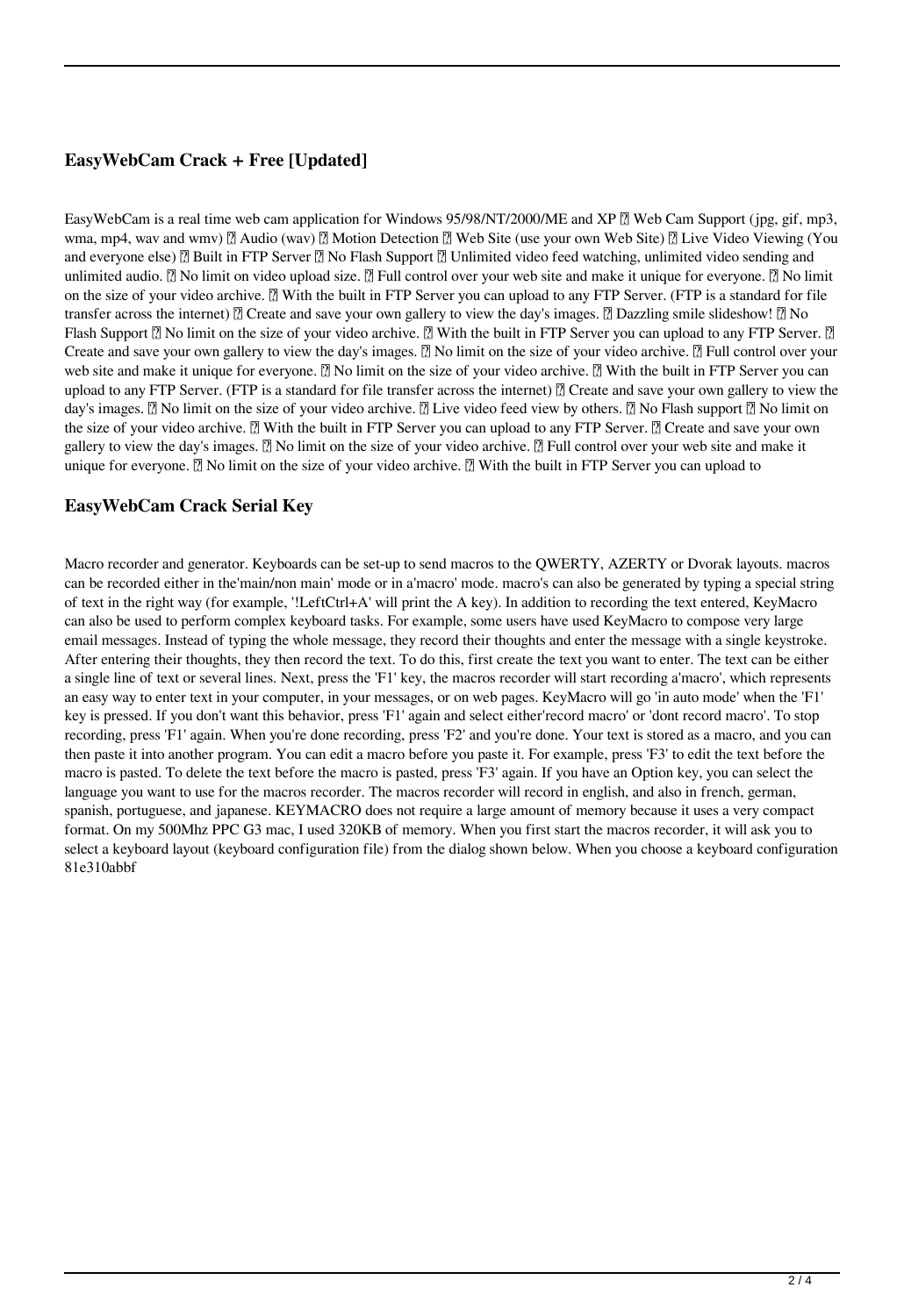### **EasyWebCam**

WEBCAM CHEATS is an audio video chat program created by Labrat Soft Ltd.. This program is the perfect video chat partner, which allows you to use your webcam to transmit live video and audio to your friends. You can use webcam-cheats with your friends at any computer in the world, and you can do it easily by using webcam-cheats website where you can manage your webcam-cheats audio and video settings. webcam-cheats does not need any installation, it runs from your internet browser, and is fully supported by most web browsers. You can stream your webcam-cheats to your Facebook, Skype, Google Talk, Yahoo! Messenger, etc, and add your buddies to your friends list in a few clicks. This program is designed to work in Windows, Linux, Mac, and all versions of Internet Explorer. And you can even use webcam-cheats to make multi-user chat room. We already provides webcam-cheats video chat service with different cool features: 1. Send Realtime Voice With the microphone, you can talk with your friends and make a video call with the webcam-cheats program, and you can send voice to your friends through the web browser and through skype 2. Add your Buddy You can easily add your friends to the list of your buddy through the webcam-cheats website. And your buddies can send you live video messages through webcam-cheats website and webcamcheats software. 3. Chat Rooms We already provides webcam-cheats video chat rooms where you can chat with your buddies at the same time. 4. Realtime Photo Share You can share your real time images with your friends through webcam-cheats website, and webcam-cheats software. 5. Video/Audio Messages You can send videos or audio through webcam-cheats. 6. Whiteboard You can draw on the screen and send it to your friends with webcam-cheats. You can also choose to make your audio as a "wave file" so that your friend can listen to it using his/her computer. And we provides more exciting features and functions in the future. How to use webcam-cheats: 1. Open your web browser and go to 2. Click the "Sign in" button on the top right corner of the web page. 3. Choose your nickname and password. 4. Click the "Create

#### **What's New In?**

Live Video - The Live Video function enables you to use a web cam to broadcast a live video feed of your environment. You can switch between live or standard image recording as well as being able to 'Mail Alerts' (Email) if motion is detected. Motion Detection - The Motion Detection feature allows you to 'Listen' for the subtle movement in your environment that can be monitored. When motion is detected a message is then sent to you via email. Gallery - The Gallery feature allows you to add or remove images from a gallery. You can choose to take a screenshot of the web cam and then alter the captured image in some way, save it as a JPEG or GIF file etc. Webcam Utilities - The Webcam Utilities feature allows you to control the webcam, take a screenshot and view the full web cam image. This feature also works with a webcam enabled mobile phone for viewing the full web cam feed or a webcam enabled PDA (examples include MS Pocket PC 2002) to view the full webcam feed. HTTP Upload - The HTTP Upload feature enables you to use a web server that is able to use Internet Explorer as the browser. You can then access your webcam feed using a web browser. You can then use an ftp client or any other web browser to upload the image to a remote server. FTP Upload - The FTP Upload feature enables you to use an ftp server to upload images to a remote server. You can then use a web browser to view the images or upload the images to a remote photo gallery. Email Alerts - The Email Alerts feature enables you to email an alert to you when motion is detected. High Definition Image Support - The High Definition Image Support feature enables you to capture a 'high definition image' from your webcam and then edit the captured image as you see fit. This can be used as a post card or used in place of the 'Standard Image' feature. This is currently experimental but work is still being done to implement this feature. SmileCam Support - The SmileCam Support feature allows you to browse through a 'gallery of SmileCams' or the SmileCams page where you can see a simple webcam and read the 'Who's Watching You' messages. Webcam Sharing - The Webcam Sharing feature enables you to share your webcam via a simple web page or FTP upload. You can then choose to let any other person access your webcam or just enable it for viewing only. If you wish to allow access only you can set a password to prevent unauthorised access. Built in DynDNS Client - The Built in DynDNS client enables you to access a 'DynDNS server' to be able to use your web cam with a web page on a remote location. This can be used to 'Watch' a live video stream of your environment but most importantly it can be used to browse the 'SmileCams' or other web pages that you